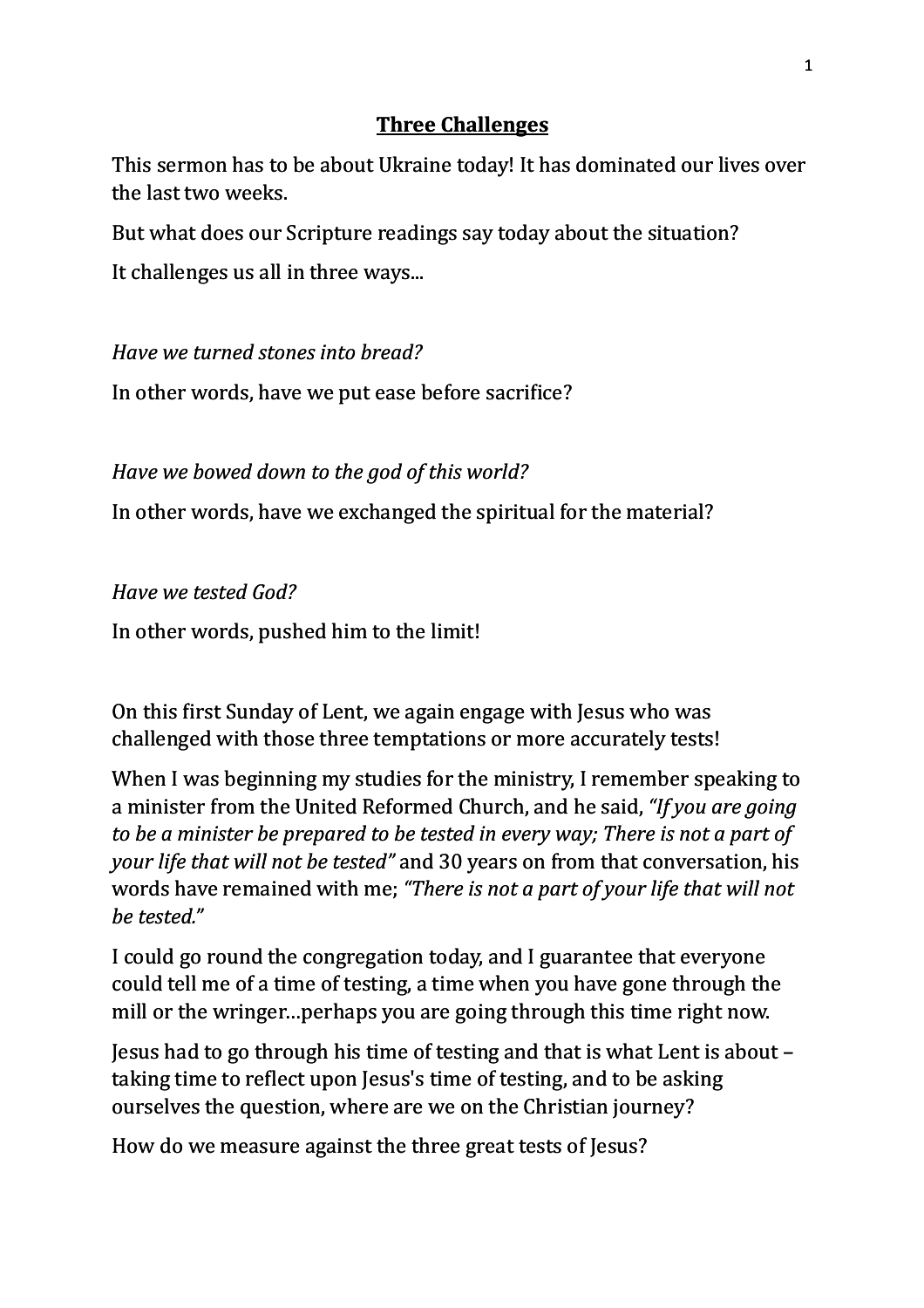On Friday, I attended the funeral service of Sue Cobb, at St James the Less Church, it was said that Sue was a woman of faith, a woman whose faith shone from her. We heard of her love for her Lord and her commitment to social justice; we heard about her joy even in the midst of her personal suffering. Her daughter said, "Mum was not perfect but she was close to it!"

Sue's service spoke to me of the cost of discipleship. Sue was severely tested but her joy remained constant. Many will remember her working at the coffee shop, with a smile on her face, behind the till on her wheelchair.

This war asks the questions about discipleship, just as it asked the question to Dietrich Bonhoeffer, during the Second World War; a German theologian and pastor who stood up to the Nazi regime and paid the ultimate price in a German prison in 1945.

This week, I was reflecting upon his great book the Cost of Discipleship and the words, "Only the person who is dead to their own will can follow Christ." 

Is Christianity real? It certainly was to this man!

Lent begins with Jesus withdrawing to the wilderness to enter into a battle.

He is alone, very alone as far as human company is concerned. The landscape of the Jordan desert is devastation. The hills are like dust heaps, the limestone looks blistered and peeling; the rocks are bare and jagged, it was in this awesome devastation that Jesus was to face his first great test.

40 days in the desert and he faces the tempter. What was he doing during these 40 days?

40 days of fasting, 40 days of prayer, 40 days of listening for God's word.

Then he faces his first temptation.

Turn stones into bread?

In other words, choose the easy way.

What was the Devil saying to him? "You don't need to do this. Life can be so *much easier for you, just give up now and take the path of ease. If you are the Son of God you can turn these stones into food."*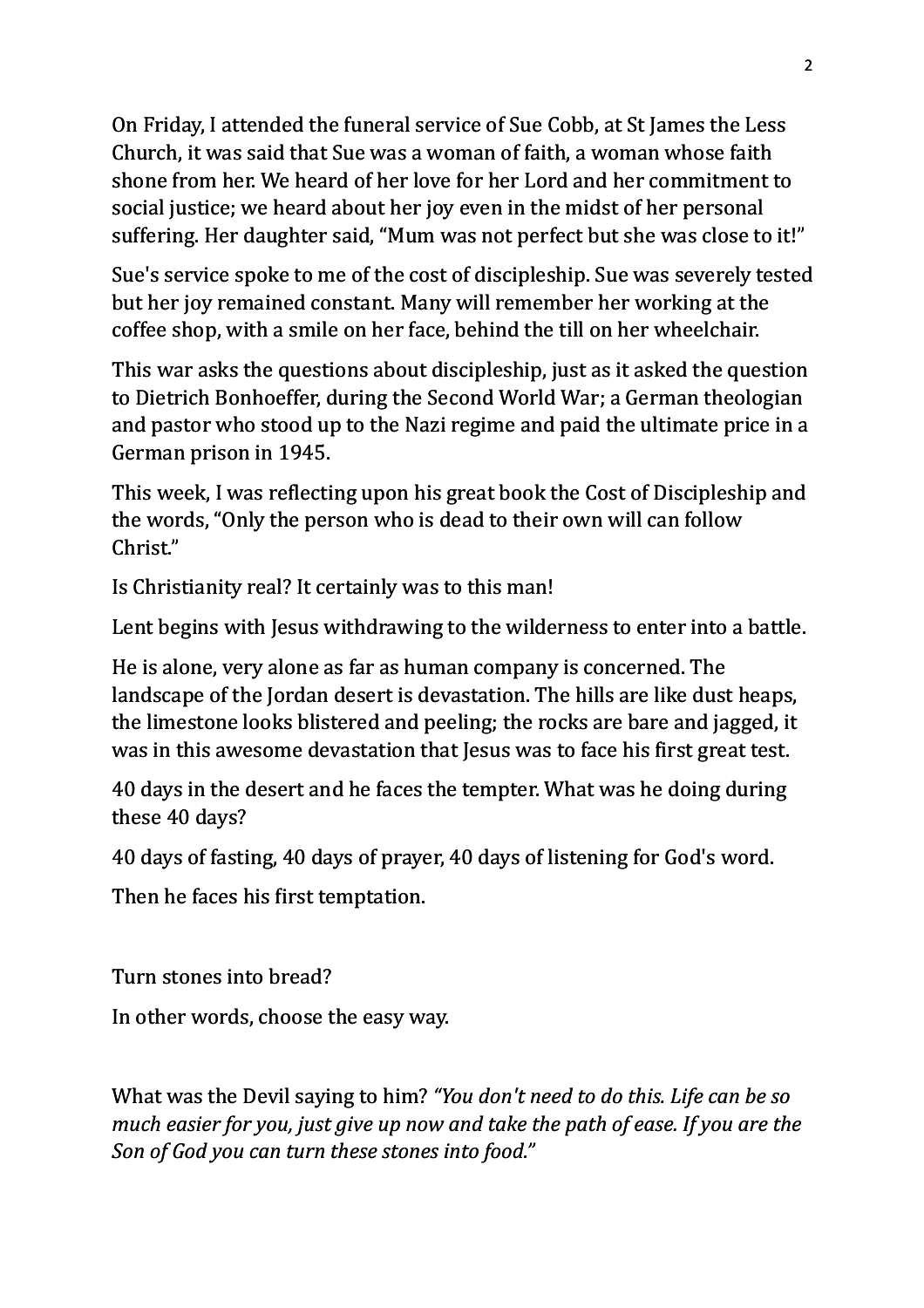The first challenge to our discipleship as followers of Christ.

## Take the easy way?

We are all shocked by what we have seen unfolding before our eyes. I'm sure that we've all prayed at some point that this would never happen in Europe. Our Remembrance services each year are reminders of the horrors of the wars of the past to ensure that we never go down this road again and yet! Let us remember to pray for all who are being tested at this time. Pray for Christians in Russia, Ukraine, Belarus that they would remain faithful to their Lord, just like Bonhoeffer at this time.

Jesus knew that war begins in the human heart. That's what we are seeing in Jesus' testing. He is making choices. He is choosing life and not death. He is choosing the way of service and humility and the way of peace.

Behind the physical battle there is a spiritual battle. What we see on our TVs is only half the story, there are spiritual forces at work behind the scenes. There are spiritual forces at work in Russia. President Zelensky said to his nation yesterday, "You must drive this evil out!"

Satan is known as the prince of this world always wanting to overthrow the Prince of Peace and this running battle was to be a constant in Jesus' life.

Satan had already ruined paradise in the Garden of Eden, why shouldn't he ruin the Kingdom of God?

So, at the beginning of Jesus' ministry, he tests him

*Turn those stones into bread!*

So, the voice spoke into the depth of his hunger.

But the real challenge was over his calling as the Son of God.

This was his first big test and if Jesus gave in here, then everything would have been so much different.

His victory on the cross was won here!

It's a temptation that we all will face at some time, choose the easy way, just change these stones for bread.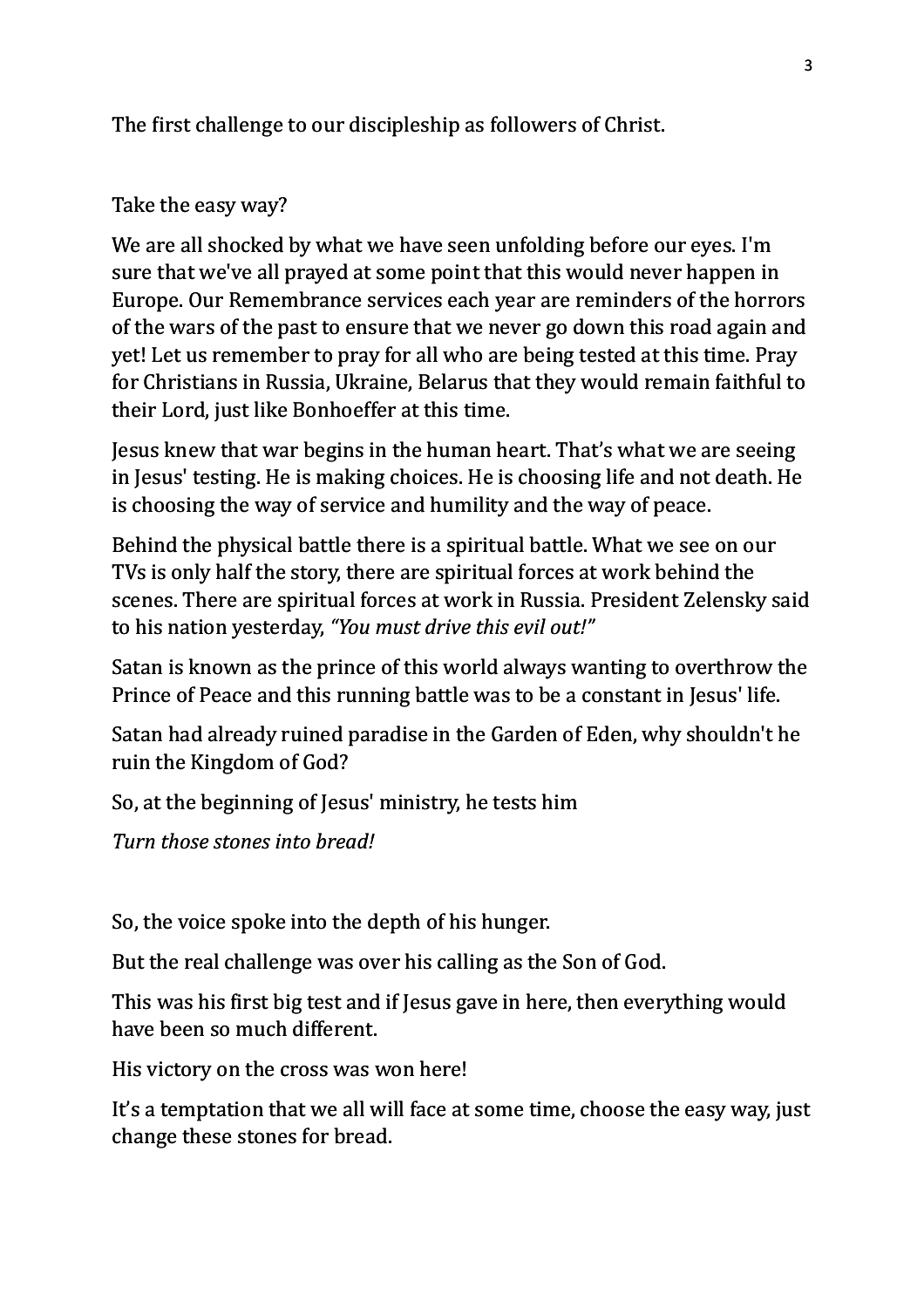Jesus recognised the voice. It's a voice that has been around since Creation, since the first people, did God really say that you can't eat from this tree. Look at the fruit, it's pleasing to the eve. Take and eat.

Yes, Jesus knew who was behind the voice and he speaks directly to the voice, "Man does not live on bread alone." There is more to life than the stomach, there is more to life that feeding our ease. Man has a spiritual life, and that spiritual life is of the upmost importance and the spiritual life needs to be fed continually. He was to say at a later date, *"Seek ye first the Kingdom of God and everything else shall be added."*

The greatest battles that we will ever face are often in our heads and between our ears. That is where the battle will rage loudest. There are stories of monks who think that if they escape from the demands of the world, they will escape from the challenges that they are facing, only to find that the battle is louder in the desert.

That's where the fight is at its greatest.

We will all have engaged with these battles, perhaps on a daily basis - like two wolves battling for control. The one that wins is the one we feed.

Fiona Hafverstein, is the wife of Joel, who was the former United Mission to Nepal Chief Executive, she recently wrote in UNM Christmas magazine. She spoke of her personal battle.

"My greatest fear in coming into this role in Nepal was bringing our young children into a place of high earthquake risk. I don't believe that in general God promises us physical safety—although he can and sometimes does do that. His word to me was that he promised to be gentle with me, even if the circumstances were not gentle.

Moving away from home and family to Nepal with young children was not gentle, the pandemic is not gentle, being kicked out of Nepal was not gentle. But he has been gentle with me."

She speaks of this as a time of testing but she discovered also the gentleness of God in her time of testing. Something which Bonhoeffer could also relate to.

As soon as Jesus had conquered this temptation, the Devil was to assault him again, and this time he was taken to a high point and shown the kingdoms of the world, he saw their magnificent splendour. He saw the power and opulence and as the Devil feasts Jesus' eyes on such amazing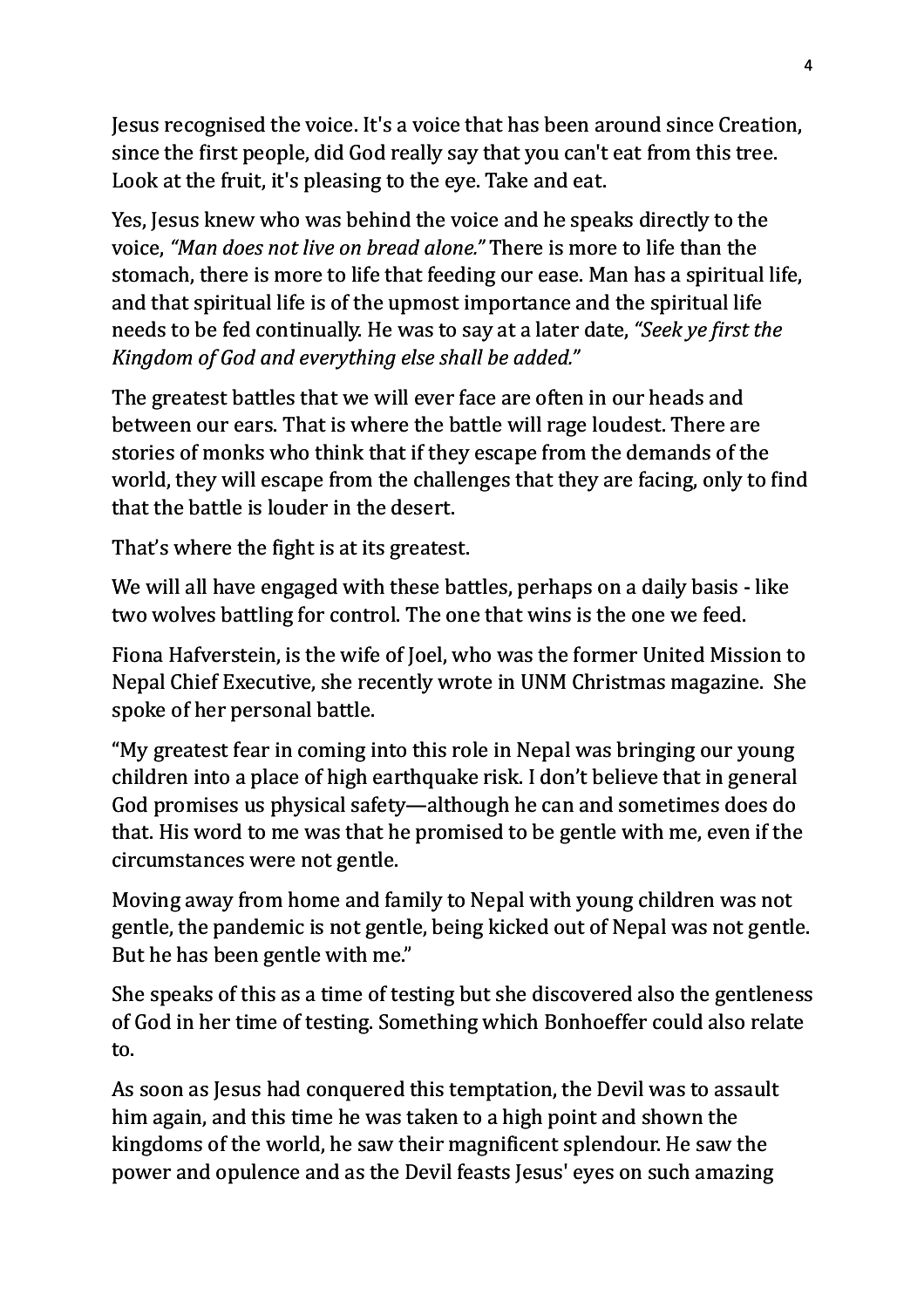beauty, he also seductively whispers into his ear. *"I will give you all the* authority and splendour for it has been given to me and I can give it to *anyone I want. So, if you worship me, it will be yours."*

How many leaders have been seduced by this temptation? How many leaders have been lifted high and shown the wealth and power of the world, and their lust to take them over; that's what we are seeing today?

Russia is already the largest country in the world, and still he wants more. He sees the opulence in Ukraine. He sees the productivity of Ukraine. He wants them to bow down to him and be subject to him.

Jesus saw through this temptation, worship the Lord your God and serve him *only.* His eye was fixed totally on God.

The talk is not over, the inner chat continues, he comes and takes him to the temple, almost suggesting, that if you know that much about God, jump from the top of it and he will send his angels to save you. But Jesus tells the Devil, "Don't test God". His relationship was such that he trusted God in the midst of his tests.

Again and again, Jesus chooses the path of humble obedience. This is the path of trust in God over the security of meeting the world's expectations. But even more than that, this is the path which makes the work of justice possible.

It is in the humbling wilderness that Jesus prepares to announce good news to the poor. Freedom for the oppressed. The year of the Lord's favour.

Are we putting God to the test in this present situation? Is the Russian leader taking the world to a cliff face and calling us to jump and the angels might catch us? Time will tell, but Jesus calls us to trust in the faithfulness of God and that we don't need to test him.

So, today I leave these three challenges for discipleship with us all.

*Have we turned stones into bread?*

In other words, have we put ease before sacrifice?